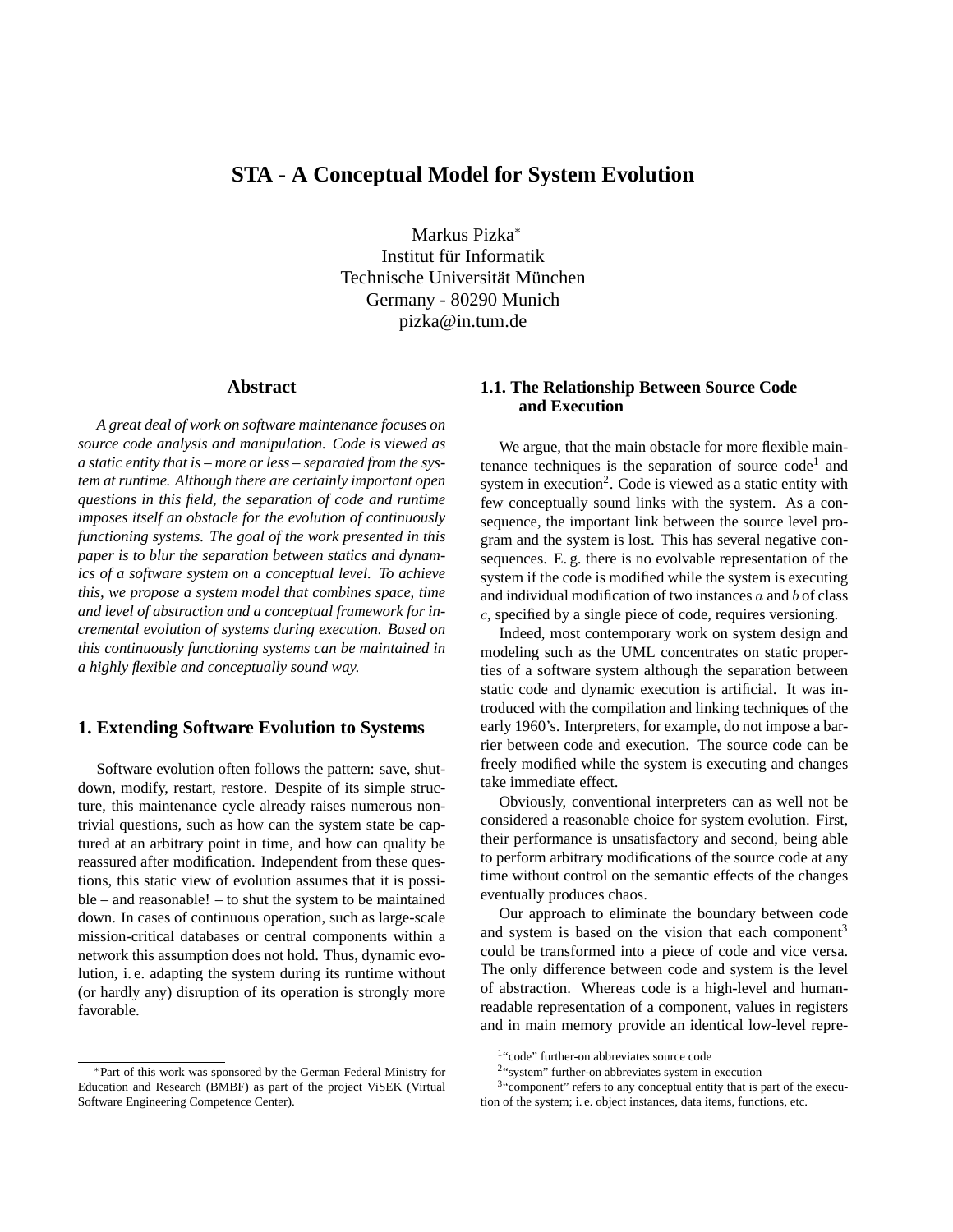sentation. Thus, code is regarded as the description of state and behavior of dynamically executing components and every component at runtime is described by its own code. Evolution always affects code and system simultaneously.

#### **1.2. Related Work**

We investigated the question of how to dynamically evolve systems in the context of an effort to develop a general purpose, language-based, distributed operating system (OS) [7, 13, 12, 11].

But what do distributed OS have to do with system evolution? Because of the enormous gap between the speed of local and remote accesses ( $\approx 10^5$ ) performance of a distributed is usually unacceptable if the OS fails to dynamically switch to an adequate management strategy. A distributed OS must therefore posses extensive information on the current state of the system to be able to apply suitable strategies, such as replication or migration of remote objects [17]. But this can only be achieved, if the complete system, including its potential evolution is known to the OS at any time. To approximate this complete knowledge we employed an integrated, single system view. The OS and all applications within the distributed system are regarded as a single system. Clearly, to be able to introduce new applications into the single system or to evolve parts of the OS we needed new concepts for dynamic evolution of the running system.

The results achieved within this context are obviously not limited to the scope of distributed systems. The concepts and implementation techniques developed can easily be transfered to other environments where system evolution is either needed or desirable.

Due to the broad scope of the OS research project, the work on system evolution described here, was itself influenced by various fields. Extensible and adaptable OS kernels [1, 4, 15] and incremental linking [5] were of strong interest to the OS community from the mid 80s to the mid 90s. Among the major results of this research direction are sophisticated implementation techniques for limited extensibility of OS kernels. Unfortunately, most of the work within this field focused strongly on technical issues neglecting semantic aspects of system evolution. We aimed at combining these implementation techniques with the more conceptual results achieved within the field of program transformation, such as in the early CIP project [3] and generative programming approaches [2, 6].

### **1.3. Outline**

Section 2 sketches the STA system model that integrates space, time and level-of-abstraction. In Section 3 we discuss our notion of flexible incremental evolution based on the two concepts completion and generalization. Section 4 characterizes three different categories of components, which is a prerequisite to achieve sound semantics for system evolution. Based on this framework we are able to precisely define possible evolution steps during the lifetime of a dynamically evolving system in section 5 before we conclude in section 6.

### **2. The Integrated STA System Model**

Conceptually sound system evolution requires an integrated system model that allows us to handle the various components and dependencies within a system in a flexible yet systematical way. We argue, that conventional models do not provide the required degree of integration but concentrate on specific aspects of a system that are not primarily related with evolution. For example, no system model known to the author considers both, level of abstraction and time. But both dimensions are relevant for system evolution. Some abstract notion of time is needed to record evolution histories and to be able to specify availability intervals for evolvable components. Levels of abstractions are needed to maintain the relationship between code and system in execution.

To improve this situation and to gain a better understanding of system evolution, we developed the STA system model. It integrates all dimensions relevant for system evolution within a single, homogeneous system model.

### **2.1. Dimensions of the STA Model**

The STA system model embraces three dimensions:

- s: space
- t: time
- a: level of abstraction

The integration of these three dimensions accommodates the fact, that all levels of the system and all different representations of it – textual or the contents of machine level registers and main memory – are inherently related with each other. Usually this interconnections are just not systematically regarded, which in turn leads to inconsistencies between code and system and similar phenomenons.

At each point of time  $t$  the system is represented by a complete snapshot within the s/a-plane. This snapshot includes all artifacts contributing to the execution of the system; e. g. language-level classes, objects, instances, OS data structures, and hardware registers. All operations of the system, such as dynamic creation and deletion of data objects or modifications of the code are performed on t-snapshots.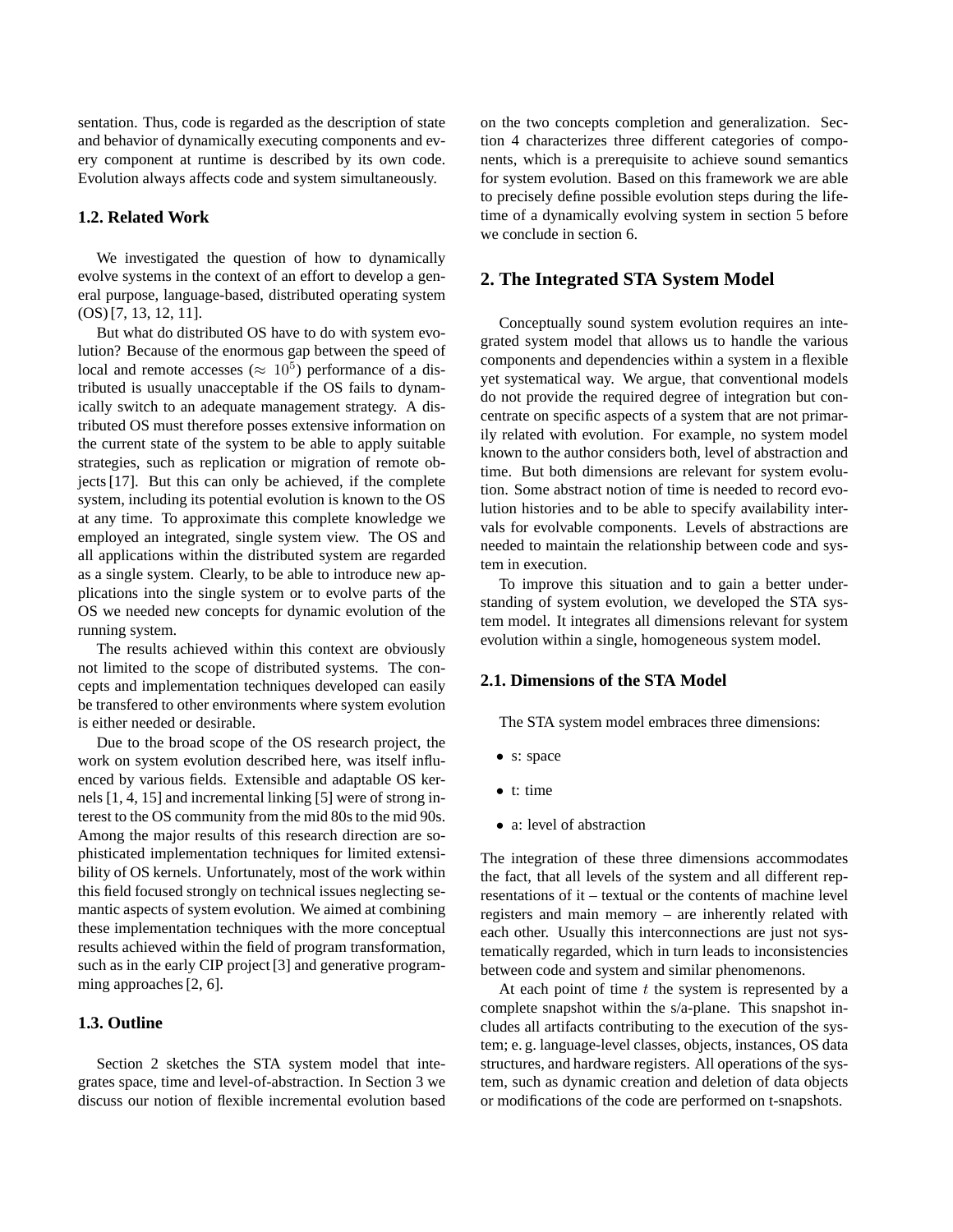

**Figure 1. STA system model**

# **2.2. Predefined Resources**

Within these three dimensions a system is modeled as a set of interrelated *resources*.

**Def. 1** H *is the set of physical resources such as registers, machine level instructions, processors, hard disk blocks or network interface;*  $H \approx$  *hardware facilities.* 

**Def. 2** L *is the set of predefined language level resources, such as the predefined type integer, conditional statements, or the grammar rules for the definition of functions;*  $\mathcal{L} \approx$ *available programming language concepts.*

 $H\cup\mathcal{L}$  is the set of predefined resources  $\mathcal{D}$ .  $\mathcal{D}$  predetermines the set of feasible systems given a hardware platform and a programming language.  $H$  and  $L$  furthermore constitute the two outer levels of the STA model in dimension a. Clearly, a software system specified by means of  $\mathcal L$  is implemented by mapping its  $\mathcal L$  resources to  $\mathcal H$  resources. Thus, to comprehend a complete t-snapshot of a system during execution we have to regard multilevel bindings between  $\mathcal L$  and  $\mathcal H$  in addition to D.

## **2.3. Intermediate Resources**

For the construction of these bindings we need an additional class of resources to model abstract resources that are neither language nor hardware resources. We call these resources intermediate resources.

**Def. 3** *Let* R *be the set of all resources. An intermediate resource is either*

- *a* reference *pointing to another resource*  $\hat{r}, r \in \mathcal{R}$
- *a* tuple *of resources*  $(r_1, \ldots, r_n), r_i \in \mathcal{R}$
- *the* empty *resource*  $\epsilon$

Each resource is an instance of a class of resources and has a well-defined lifetime. Notice, lifetime establishes dependencies in dimension  $t$ .

This basic set of concepts is sufficient to model any real or abstract entity of a system, such as a main memory cell, stack frame or data object.

#### **2.4. Bindings**

Reference resources are the means to establish and detach bindings between resources.

**Def. 4** *A binding between two resources* r *and* s *exists, if* r *references s at time t;*  $\rho_t(r, s) \Leftrightarrow r = \hat{s}$  *at time t* 

Similar to resources, each binding has a well-defined lifetime, too. The lifetime of a binding is crucial and is called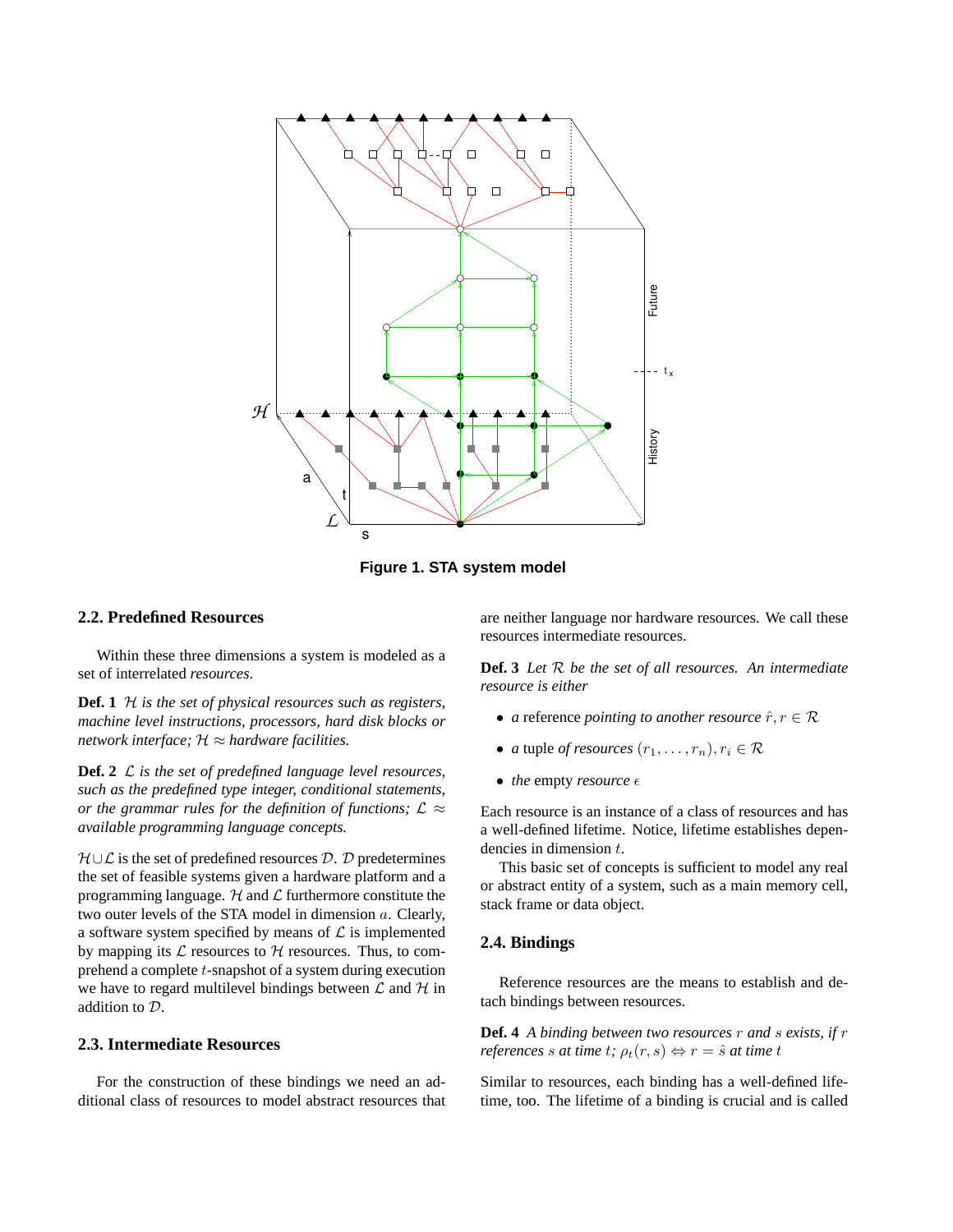*obligation interval*. For example, choosing a long-term upper bound for an obligation interval, will impede evolution steps at this part of the system for a long time whereas a very short term upper bound delivers greater flexibility for re-bindings but degrades system performance as bindings must be established more frequently.

The concepts of intermediate resources and bindings are powerful instruments. With these concepts efficient transitions between the language level concepts defined by  $\mathcal L$  and the supply given with  $H$  can be constructed in a flexible and systematic manner.

# **3. Incremental Evolution**

Figure 2 sketches our notion of stepwise evolution. System  $V_1$  is developed as a solution to problem  $P_1$ . After-



**Figure 2. Incremental Evolution**

wards,  $V_1$  becomes generalized to  $V_2$  in step  $A_1$  by performing an abstraction, i. e. completely specified components are replaced with incomplete ones. Step  $C_1$  completes the generalized variant  $V_2$  according to the requirements of the new problem  $P_2$  forming variant  $V_3$ , which will be subject to further completion and generalization steps over time.

The completion and generalization concept is detailed in [10]. Here, we give simplified definitions. Let  $\mathcal{L} =$  $\mathcal{L}^i\cup\mathcal{L}^c,\mathcal{L}^i\neq\mathcal{L}^c,\mathcal{L}^i\neq\emptyset$  and  $\mathcal{L}^c\neq\emptyset.$   $\mathcal{L}^c$  denotes the set of complete language resources,  $\mathcal{L}^i$  the set of incomplete language resources, i. e. resources that need further bindings in dimension s for complete specification.

**Def. 5** *A* generalization *of a system* V *is the replacement of one ore more bindings of intermediate resources*  $r \in \mathcal{I}$  *to complete languages resources*  $\rho(r, c)$ ,  $c \in \mathcal{L}^c$  *with bindings to incomplete resources*  $\rho(r, i), i \in \mathcal{L}^i$ . The resulting more *incomplete derivate*  $V'$  *is a flexibilized* abstraction *of*  $V$ *.* 

**Def. 6** *The transition from bindings*  $\rho(r, i), i \in \mathcal{L}^c$  to bind*ings*  $\rho(r, c), c \in \mathcal{L}^c$  *is called a [partial]* completion *of V*. *Degrees of freedom are removed and a more concrete system* V <sup>0</sup> *produced.*

In fact, the principles of incomplete language resources and completion and generalization somehow already exist in practice in several peculiarities. Examples are:

- input of data at runtime
- parameterized subroutines
- substitution by preprocessors, design patterns, etc.

Incomplete specification combined with static or dynamic completion are integral parts of efforts to construct reusable and evolvable systems. However, the primary goals and problems of incremental evolution seem to have taken a back seat in the past. Although many details, such as features of macro substitution were improved (e.g. [8]), we argue, that the actual characteristics of incremental evolution have not been systematically investigated, yet. This supposition is supported by the fact, that the correlation between statics and dynamics seem to be hardly understood.

Here, completion and generalization are defined at a conceptual level without independent from the conventional compilation, linking and execution cycle. In addition to this, our scheme allows to introduce new degrees of freedom into an already complete system in a defined way by means of generalization steps. We believe that this is especially important for software evolution since future requirements are in general unknown and can thus not be expected to be respected in advance.

## **4. Component Categories**

A component is either an resource or a collection of interrelated resources. For a semantically sound association of code with dynamic execution three different component categories must be distinguished:

- 1. The set  $X_t$  of *incarnations* are procedures, functions, or data objects executing at time  $t$ . An incarnation  $a \in X_t$  usually contains other components of possibly varying categories and posses a transient state.
- 2. *Generators* define classes of incarnations, such as a class of procedure incarnations.  $\mathcal{G}_t$  denotes the set of generators within the system at time  $t$ . A generator  $A$ is always considered a local component of an incarnation *b*; i. e. for each generator  $A \in G_t$ :

$$
\exists b \in X_t : G \in L(b),
$$

where  $L(b)$  denotes the set of local components of b. Hence, generators are similar to classes in OO languages [16] but differ in being integrated into the dynamics of execution.

3. Generators are not equal to code but dynamic entities because generators are local components of incarnations. We therefore need a third category of components to be able to explain the origin of generators.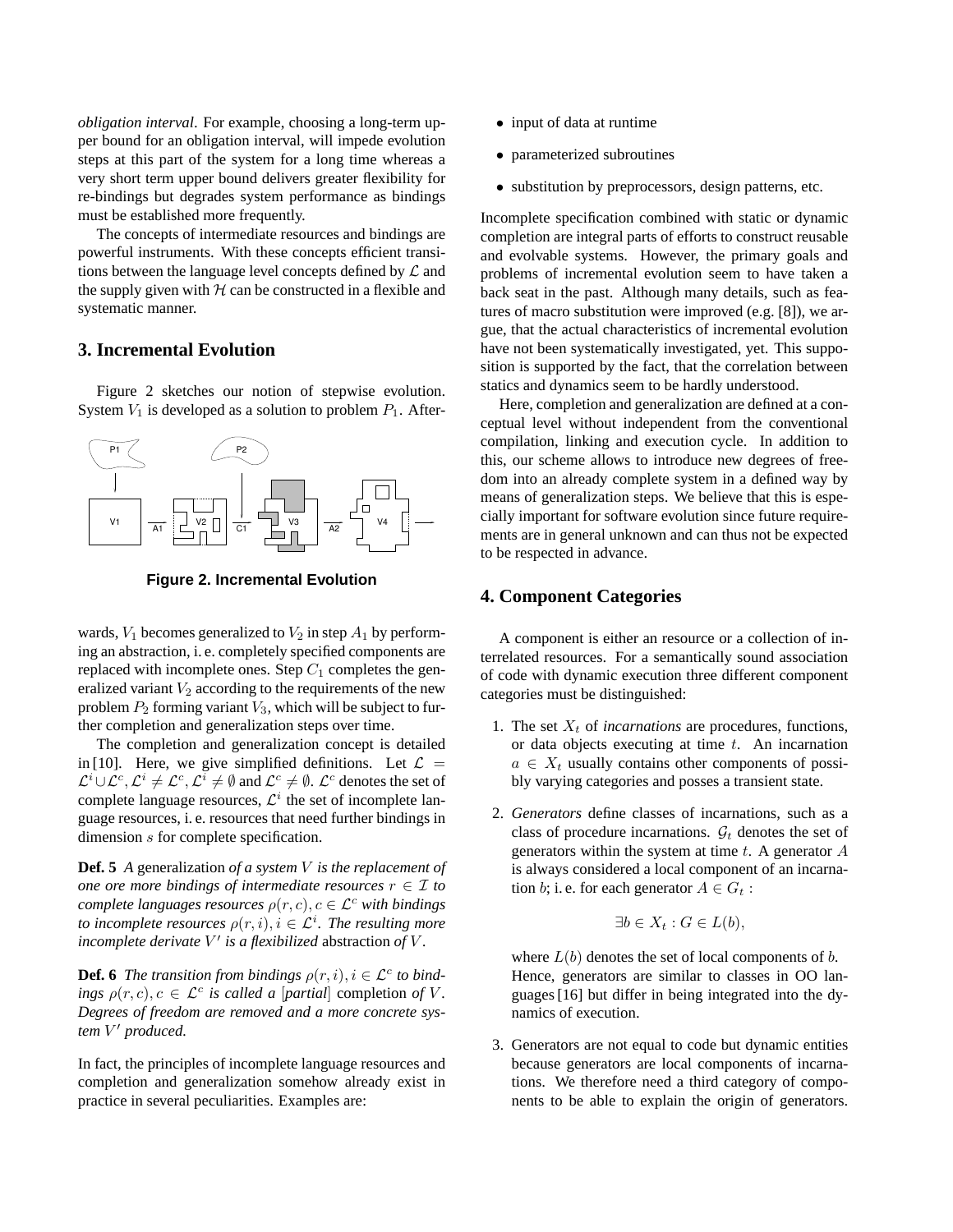We call this category *generator-families*.  $G_t$  denotes the set of generator-families at time  $t$ . Each generatorfamily  $A \in \mathcal{G}_t$  describes a class of generators. But in contrast to incarnations and generators, which are partially ordered by the flow of control, the set of generator-families is partially ordered by the nesting of code.

Thereby, a hierarchy of generator-families may exist independent of incarnations and generators. Notice, generators can only exist within incarnations and are therefore not suitable to model code as part of the dynamic system. A result of this consideration is that the intuitive code-is-class understanding in OO languages is a misconception and an obstacle for dynamic evolution.

This briefly sketched framework allows individual completion and generalization of incarnations, generators and generator-families. Hence, the properties of an incarnation  $a \in X$  need not be identical with the properties of its generator  $G(a)^4$ .

### **4.1. Dependencies**

Obviously, certain restrictions for completion and generalization must apply to ensure consistency and controlled, comprehensible evolution. The required regulations are defined as life-time and property dependencies between the components of the system.

#### **Lifetime Dependencies**

- Each incarnation  $a \in X$  is created by executing the *create* operation of the corresponding generator  $A_a \in$ G (def.:  $A_a \stackrel{c}{\Rightarrow} a$ ).
- A generator  $A \in G$  emerges in turn of the elaboration of the declaration part of an incarnation. If the declaration part of  $b \in X$  contains a declaration of a generator A then b *elaborates* the corresponding generator-family  $A_A \in \mathcal{G}$  (def.:  $A_A \stackrel{e}{\Rightarrow} A$ ). After its elaboration  $A$  can be used by  $b$  to create incarnations  $a \in X$ . Hence, generators are dynamically elaborated on the basis of generator-families during the evaluation of the declaration parts of incarnations. Generators are deleted with the deletion of the surrounding incarnation.

Analogously to the creation of a component, all incarnations must be deleted before the corresponding generator can be deleted and all generators must be deleted ahead of the corresponding generator-family.

**Property Dependencies** The lifetime dependency induces a reasonable order on the creation and deletion of components of different categories but it does not define predicates concerning properties of the components. In the presence of individual component completion and generalization we therefore need further regulations to avoid anarchy and achieve controllable evolution with well-defined and structured properties. To achieve this, we introduce additional property dependencies.

- The set of properties  $E(\mathcal{A})$  of a generator-family  $\mathcal{A} \in$  $G$  is specified by means of a set of complete language level concepts  $\mathcal{L}_{\mathcal{A}} \subseteq \mathcal{L}^c$ .  $E(\mathcal{A})$  defines invariants for all generators  $A \in G : \mathcal{A} \stackrel{e}{\Rightarrow} A$ .
- The set of properties  $E(A)$  of a generator A is specified by means of  $\mathcal{L}_A \subseteq \mathcal{L}^c$ .  $E(A)$  defines invariants for all incarnations  $a \in X : A \stackrel{c}{\Rightarrow} a$ .
- The set of properties  $E(a)$  of a generator a is specified by means of  $\mathcal{L}_a \subseteq \mathcal{L}^c$ .

Hence, let  $a \in X$ ,  $A \in G$ ,  $A \in \mathcal{G}$  be an incarnation, a generator and a generator-family, with  $A \stackrel{e}{\Rightarrow} A \stackrel{c}{\Rightarrow} a$ , then

$$
E(\mathcal{A}) \sqsubseteq E(A) \sqsubseteq E(a).
$$

This conceptual dependency defines a minimal requirement for consistent transitions and must hold at all times, independent of the degree of completeness of a component. For example, it is not possible to have incomplete incarnations of a complete generator, whereas the opposite is possible and also desirable.

#### **4.2. Example**

We illustrate our component and evolution concept with the aid of the code excerpt shown in figure 3. After introducing this code as a hierarchy of nested generator-families into an initial boot process execution starts with the elaboration of the outermost declaration part. Afterwards there is one incarnation *system* which posses a generator  $G_a$ as a local component. As soon as execution reaches the call  $a(42)$   $G_a$  is used to create an incarnation  $a_1$ .  $a_1$  in turn owns a generator  $G_b$  after elaborating the corresponding generator-family in its declaration part.  $a_1$  uses  $G_b$  to create an incarnation  $b_1$  before recursively creating another  $a_2$  using  $G_a$ . Now,  $a_2$  elaborates a <u>new</u> generator  $G'_b$ , which will be used to create an incarnation  $b'_1$ .

The interesting part is, if we assume that the generatorfamily  $\mathcal{G}_b$  is incomplete then we are able to perform different evolutions for the recursive computations of  $a_1$  and  $a_2$ , because  $E(G_b)$  must not be identical with  $E(G'_b)$ . It is even possible to chose between either individual evolutions

<sup>&</sup>lt;sup>4</sup> for simplicity, we assume a snapshot at time  $t$  and omit index  $t$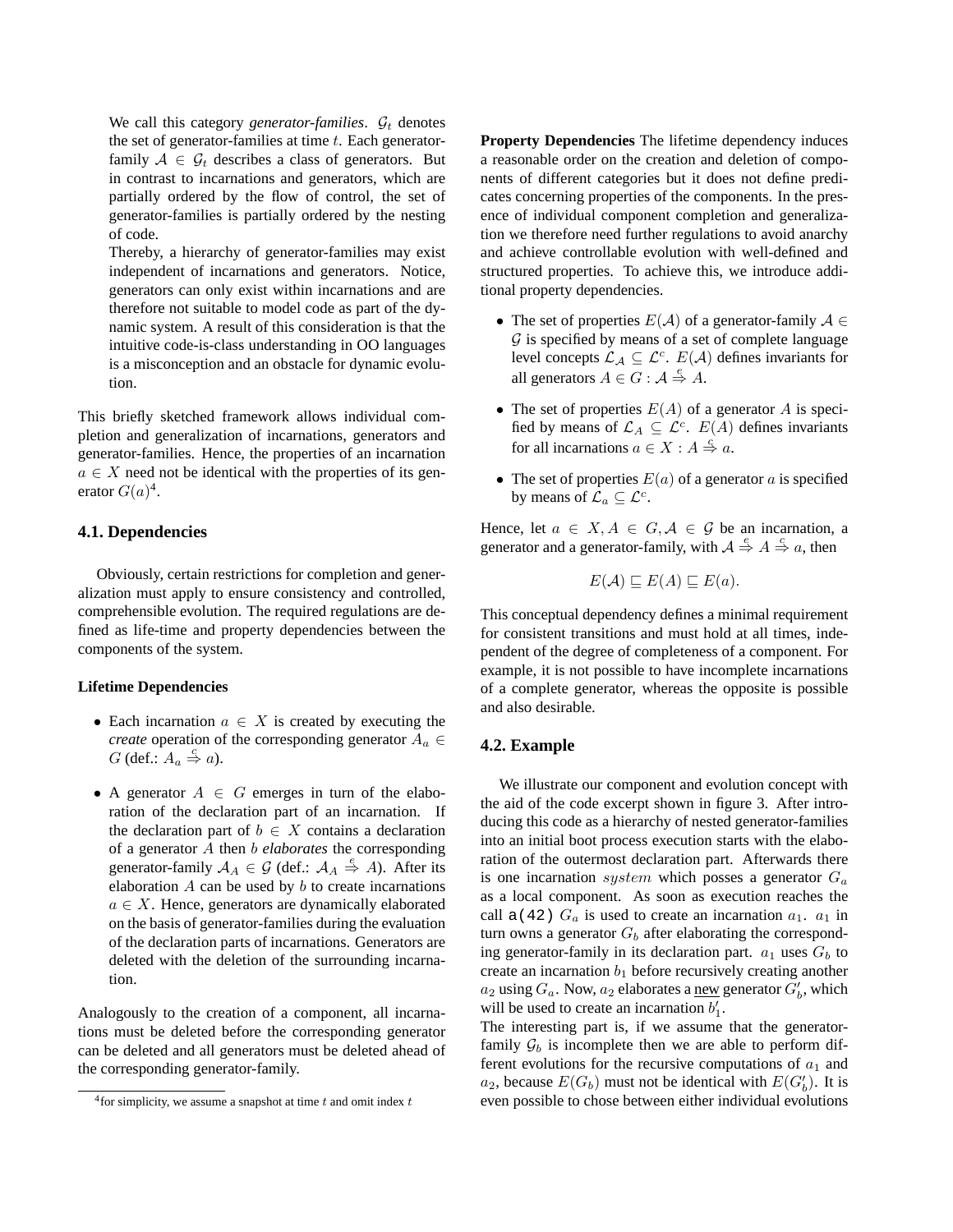```
PROCESS system IS
   PROCEDURE a(I : IN INTEGER) IS
       PROCEDURE b(J : IN INTEGER) IS
       BEGIN
         ...
       END;
   BEGIN
       b(I);IF I > 0
          THEN a(I-1)END IF;
   END;
BEGIN
   a(42);
END;
```
#### **Figure 3. Evolution & Recursion**

of the created  $b_i$  incarnations or evolution of the whole set of upcoming  $b_i$  incarnations by a completion of the generatorfamily  $\mathcal{G}_b$ .

# **5. Transitions**

The state transition diagram shown in figure 4 summarizes all possible evolution steps of the system, based on the component category concept and the life-time and property dependencies introduced in section 4.1. Assuming the existence of an incarnation  $b \in X$  we focus on a generatorfamily A and its descendants. Each node of the state diagram describes the set of components descended from a generator-family A. Horizontal transitions represent the creation (resp. elaboration) and deletion of components whereas vertical transitions represent completion and generalization steps. E. g. starting bottom left  $b$  may elaborate generator A on the basis of the complete generator-family  $A$  and later on use generator  $A$  to create an incarnation  $a$ resulting in the state bottom right, with three complete components a, A, A. This sequence of states corresponds to the conventional execution of non-evolvable system.

Additionally, our flexible conceptual framework also allows the user to perform controlled incremental evolution during execution. Dependent on the current state of the system and the property-dependency, it is possible to perform a generator-family generalization (e. g. from bottom left to state above), a generator completion on  $A$  (e.g. from state in the middle to state below) or evolution steps on incarnations (from/to top most state).

# **6. Conclusion and Future Work**

This paper presented a radically new vision for the evolution of dynamic systems. We introduced a conceptual framework, consisting of the three-dimensional STA system model that embraces space, time and level of abstraction. In addition to this we differentiated complete and incomplete language concepts and three different component categories to be able to support incremental generalization and completion of systems during execution in a semantically sound way. Within this integrated framework, code is directly attached to components and therefore participates in the dynamics of the computation.

Obviously, the conceptual STA model raises many new questions, which could not be answered within this paper and need further investigations. For example, what degree of flexibility can be achieved by incompleteness at the language level and which new language level concepts are desirable for this purpose? We believe, that the identification of this and other interesting questions is a major contribution of the STA model.

Finally, it seems important to mention, that we also implemented this conceptual model. The code excerpt shown in figure 3 is indeed part of the test suite of this implementation. [14] shows that the increased flexibility for evolution described in this paper can be achieved without significant constant performance degradation by means of an incremental dynamic link loader and modifications of the stack frame layout within the compiler [9].

### **References**

- [1] M. Accetta, R. Baron, D. Golub, R. Rashid, A. Tevanian, and M. Young. Mach: A New Kernel Foundation For UNIX Development. Technical report, Computer Science Department, Carnegie Mellon University, Pittsburgh, PA 15213, August 1986.
- [2] D. Batory and S. O'Malley. The design and implementation of hierarchical software systems with reusable components. *ACM Transactions on Software Engineering and Methodology*, 1(4):355–398, October 1992.
- [3] F. L. Bauer et al. The munich project CIP, vol. 1: The wide spectrum language CIP-L. volume 183 of *Lecture Notes in Computer Science*. Springer-Verlag, New York, NY, 1985.
- [4] B. Bershad, C. Chambers, S. Eggers, C. Maeda, D. Mc-Namee, P. Pardyak, S. Savage, and E. Sirer. Spin – an extensible microkernel for application-specific operating system services. In *Proceedings of the 6th ACM SIGOPS European Workshop, Matching Operating Systems to Application Needs*, pages 68 – 71, Dagstuhl Castle, Germany, September 1994.
- [5] C. Cowan, T. Autrey, C. Krasic, C. Pu, and J. Walpole. Fast concurrent dynamic linking for an adaptive operating system. In *Proceedings of the International Conference on Configurable Distributed Systems*, Annapolis, 1996.